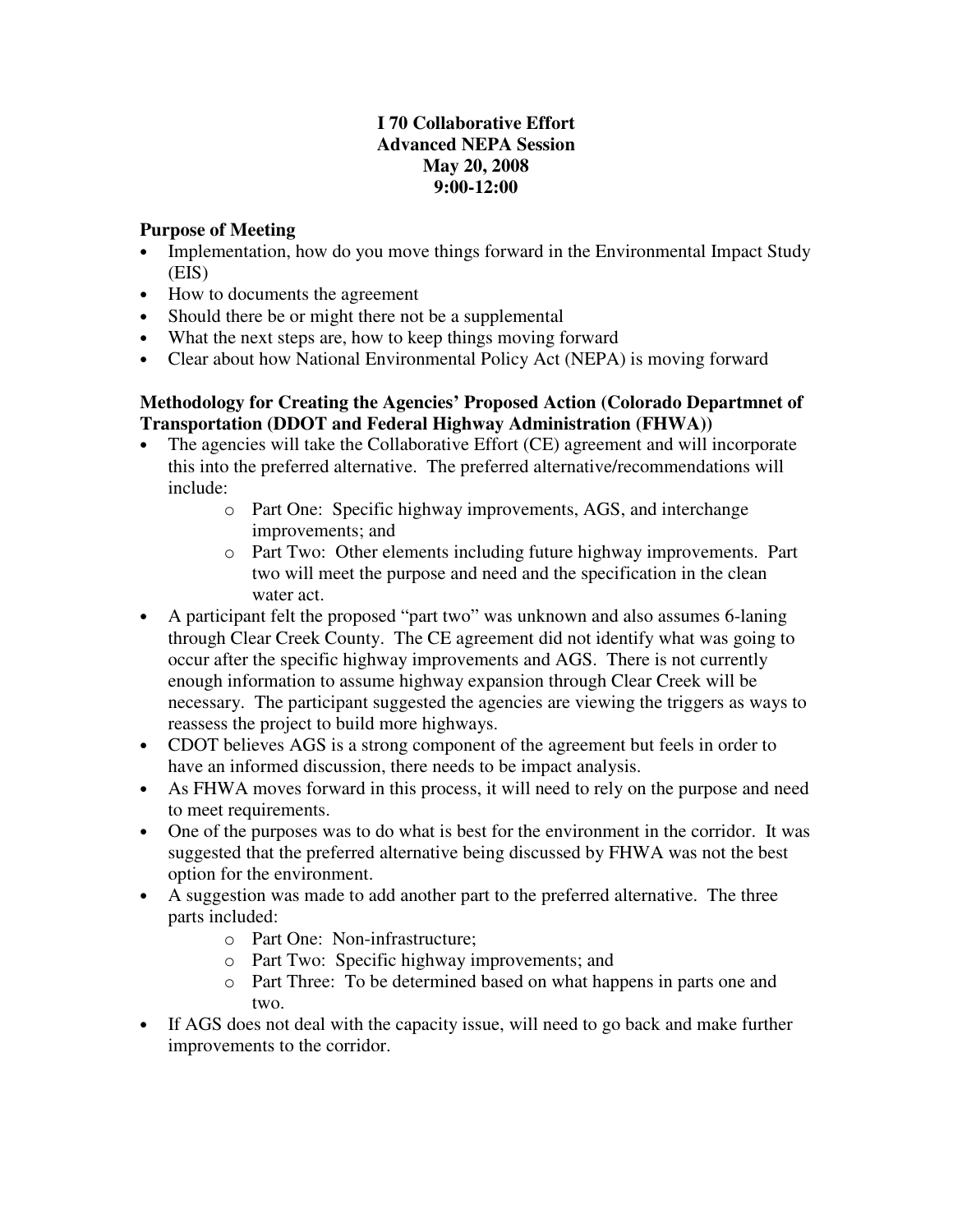- One participant felt there was not enough specificity to the triggers. Another participant felt perhaps language around what occurs if the triggers were met needs to be further fleshed out.
- When discussing increased capacity on a highway, this translates to more lanes. The same discussion with AGS could mean more vehicles or double laning. There could be options other than expansion of the highway. There are a number of structural options for the movement of people.
- CDOT is at a programmatic level and there will be an implementation plan for AGS. There will be some unknowns, some things left to tier two, and some things left for reassessment.
- There are certain things that need to be determined for AGS to be installed. There needs to be identification of an owner operator, maintenance of the facility, and feeder stations. CDOT and FHWA would like to support AGS and is willing to give assistance with support for studies. Local agencies may have to alter land use policies for the AGS system as well.

## *What are CDOT and FHWA going to do to secure that AGS occurs?*

The triggers are supposed to be in place to keep the group on track and to help with AGS.

### *Would environmental analysis' need to be done to look at impacts?*

Yes, would have to do some analysis of the impacts and this would be tied to the preferred alternative because it is something that could happen. If a trigger was initiated with out this, tier one would have to go back and be revisited.

- One of the facilitators felt the request for more specificity in the triggers points was valid. Additionally, there needs to be other ways to meet the demand on the infrastructure. Maybe the triggers can be clearer that they are about specific impacts of the highway improvements.
- Any alternatives with out impact analysis could cause the project to go back to tier one.
- AGS will not meet the travel demand in 50-years.
- The triggers could be written in a manner that leaves flexibility. A suggestion given was a version of the preferred alternative that gives flexibility for a case if the triggers are not triggered. Another possibility would be if all the triggers were triggered and the highway needed all identified improvements. There needs to be flexibility to look at things as they progress, look at traffic through out the corridor, and to reassess to do more or if conditions are meeting the needs.
- The ideal situation is to have the research done so the tier one does not have to be revisited.
- The central message is to find a way to incorporate the CE agreement and the triggers in a way so it is clear to CDOT and FHWA is not trying to wiggle its way into getting 6-lanes which is what they originally wanted. CDOT requested assistance in writing the document so it reads in a way that makes everyone comfortable.
- It was suggested the document could read as one possible option is to do further improvements on highways, another option is to do more TDM, another is to further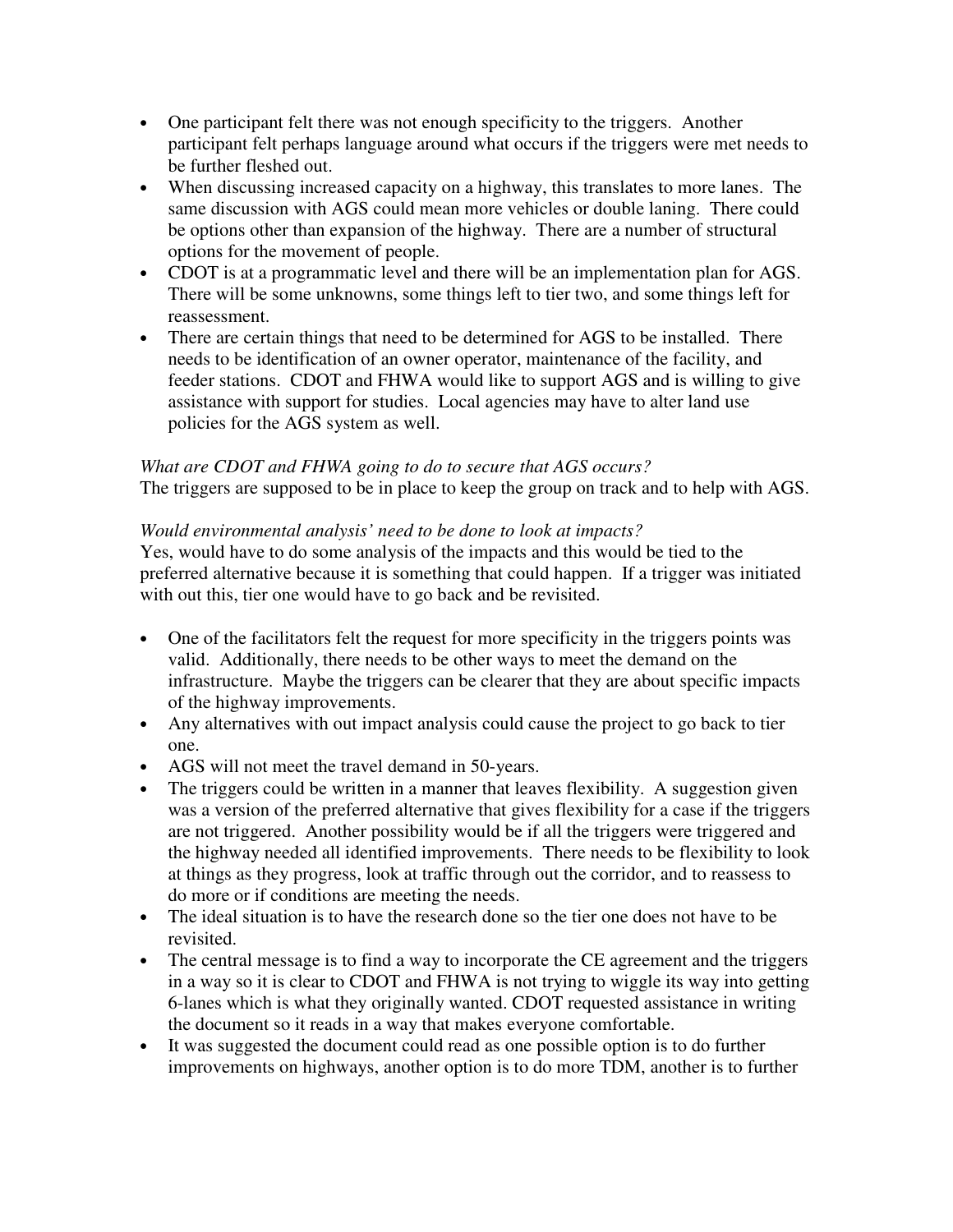AGS capacity, or another is to increase bus system. Each option would also need its own analysis. Active traffic management could also be an option.

• Also relating to triggers, better definition is needed for the term "improving" mobility".

# **Next Steps for the Programmatic EIS**

- There was a concerned voiced over the transition of the Draft Programmatic Environmental Impact Study (DPEIS) to the Final PEIS (FPEIS) and the Record of Decision (ROD). A participant felt the section at the end, related to environment, was very scant. There needs to be further inclusion of air quality.
- In terms of the CE agreement and the FPEIS, the group would like to see a smooth transition with the NEPA process.
- There has been some preliminary discussion that the FPEIS would be a more streamlined version of the DPEIS. The FPEIS will need to respond to the public feedback and questions on the alternatives. Also looking at air quality and other information that needs to be added and updated.
- The agencies discussed future check-in points including
	- o Maintain monthly check-ins with the Project Leadership Team (PLT);
	- o Establish CSS process schedule; and
	- o Incorporate stakeholders into the PLT.
- The PEIS schedule as of today, following an aggressive schedule is:
	- o 6 months (minimum) to prepare first draft of the FPEIS;
	- o One month (minimum) for internal review, including engaging FHWA on an chapter by chapter on-going basis;
	- o One month (minimum) review by cooperative agencies; and
	- o One month review of the third and final draft.
		- This is about a 9 month process before it goes to review by the public.
- There is a regulatory requirement and obligation to update the information from the time between the DPEIS and the FPEIS. CDOT will engage in a conversation with FHWA to determine what information needs to be updated. If there are not much updates, the schedule may be maintained. It is more realistic to have an expectation of a 9 to 18-month schedule.
- Once the FPEIS is out for public comment, there will be a 6 to 9-month time frame before the ROD.

## *How will you respond to the public comments?* They will be included in the RODS.

- A suggestion was made to not only list the questions from the public with answers but to reflect they were incorporated into the document. The point of NEPA is to show the comments were considered, taken to heart, and to show them addressed in the alternative.
- The PLT has not yet been identified. At the May 29, 2008 CE meeting, will pull in stakeholders to be part of the PLT.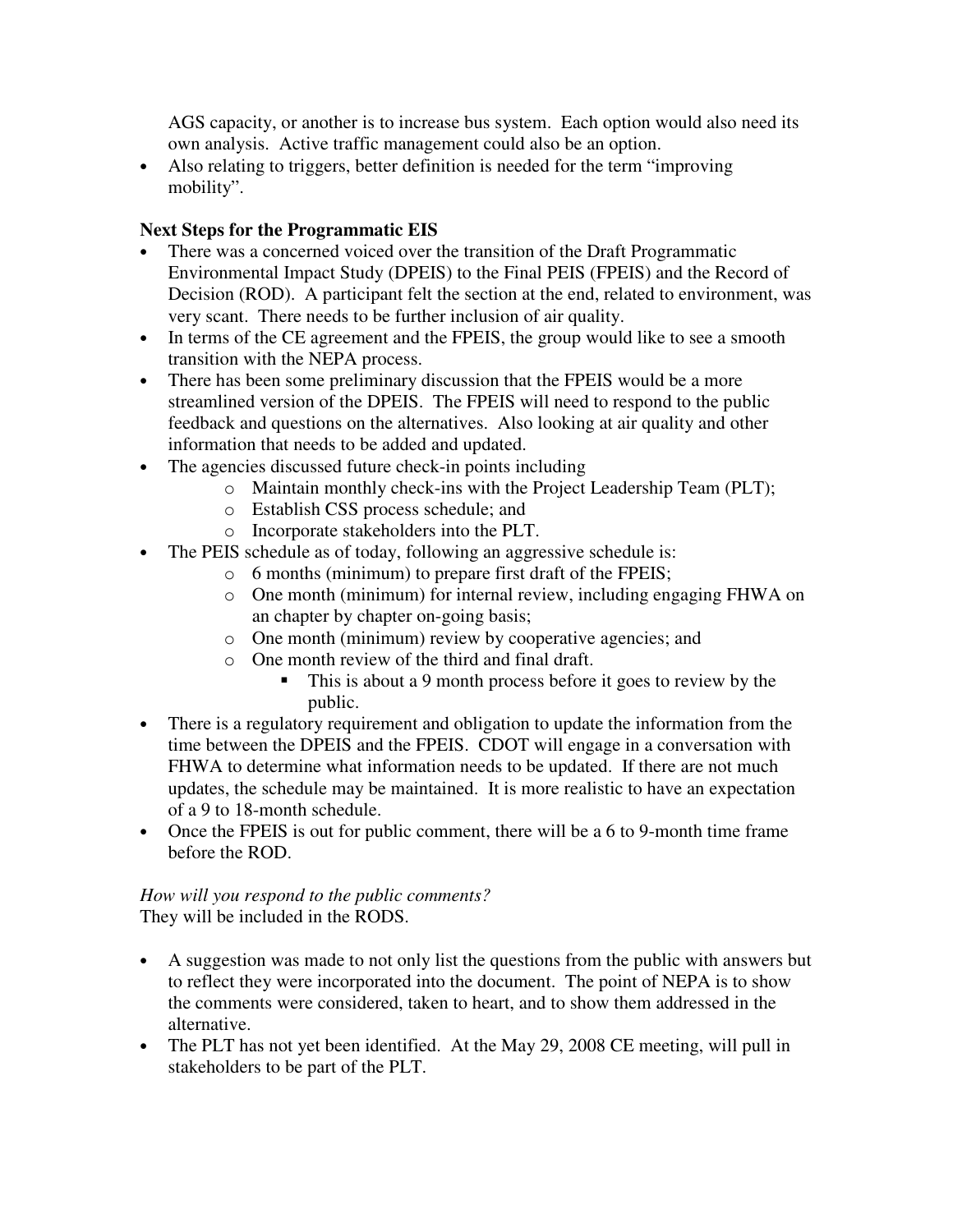### **Need for a Supplemental Draft PEIS**

- Jerry Sherk, one of the NEPA experts hired for work by the CE, revealed to the participants two groups have approached him to represent them in a challenge to the PEIS. He feels the group will have to do a supplemental and if they choose not to, there will be fair possibility of a law suit. If the case goes to court and comes back with a ruling against the defendant (Department of Transportation), the judge could order a supplemental.
- FHWA does not feel a supplemental is necessary at this time. They have read the regulations and modified alternatives and feel there are not significant impacts to warrant a supplemental. FHWA also pointed out there are several ways to handle more information and is open to a supplemental if and when sufficient new information comes about.

## *Have the agencies talked about the litigation risks?*

FHWA and CDOT have thought about litigation risks. It is not the actual risk of getting sued but rather the risk of losing that is troublesome.

- There is one element in the CE agreement that was not identified in the PEIS. This was a small addition of one lane. This is a very small piece in a large 140-mile corridor.
- The Sierra Club is not satisfied with the purpose/need and the federal laws on supplementals. It is unclear if the old PEIS handle the new information specifically around global warming and peak oil. There is a state-wide programmatic agreement dealing with global warming and peak oil. These will be addressed in the FPEIS by following this state-wide agreement.
- At this time, the agencies are not sure what a supplemental would say or what topic would be covered. Doing a supplemental is not going to bring the group to a different place than it currently is.

### *Question directed at Jerry Sherk:*

### *With the litigation issue aside, do you feel a supplemental will be needed?*

The PEIS can not go final as it is currently because the economic analysis is very poor. The DPEIS states it will engineer around the problems of spoil material and historical properties but does not weigh this in the economic evaluation. Economic analysis is done with cost/mile, cost/vehicle, or cost/traveler give very different results than when using life cycle costs. Highway costs were the most expensive when looking at life cycle costs. When an agency relies on flawed studies, the EIS gets set aside and needs to complete a supplemental.

- One option would be to do the more in depth analysis in the context of the FPEIS. There is no new information to gain by completing a supplemental when the FPEIS can be flushed out.
- CDOT would have a public hearing and outreach on the FPEIS.
- One participant felt the new studies on AGS and new rail technologies qualified as new information. According the Federal Transit Administration (FTA) looks at rails